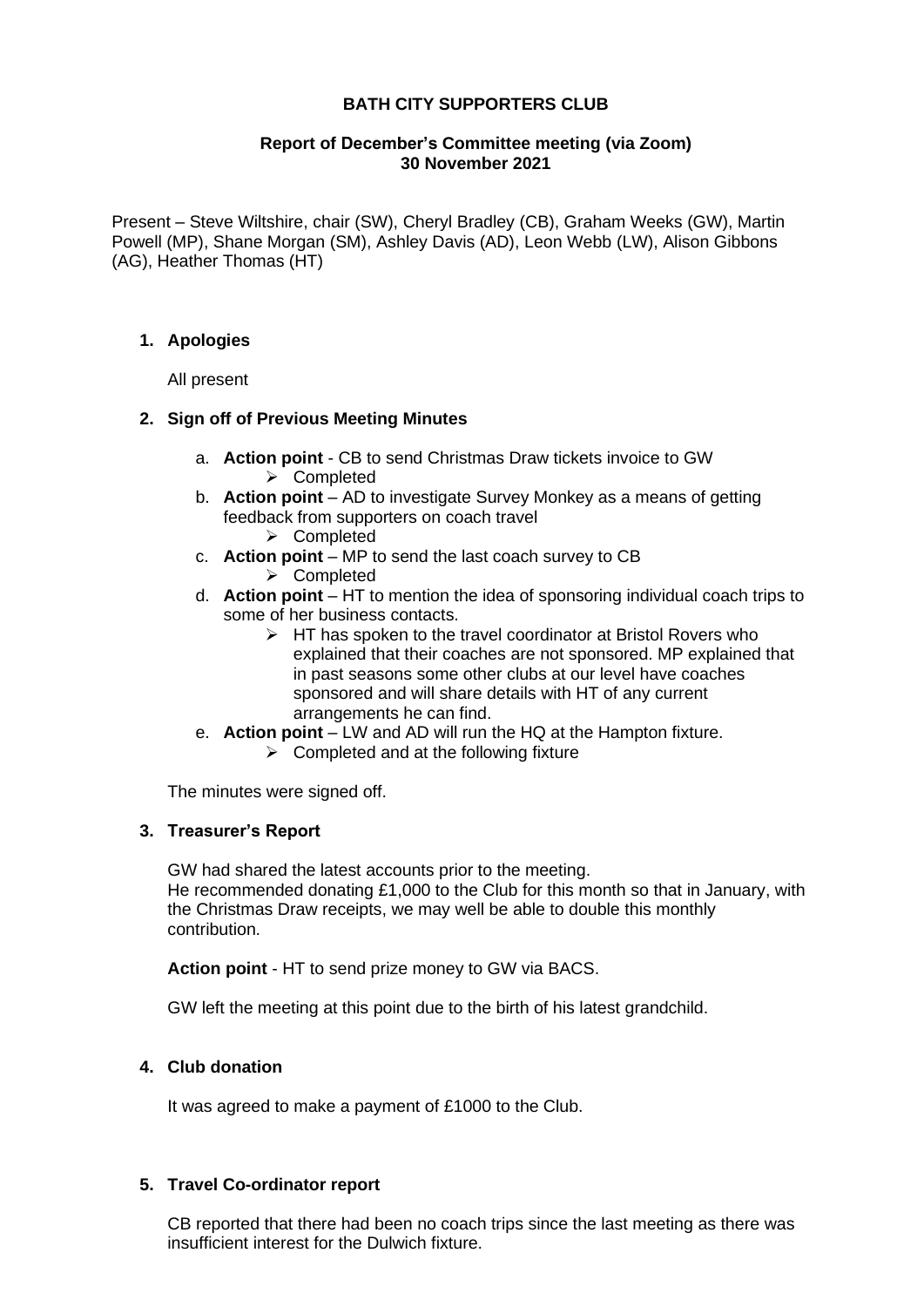She explained that only 14 had booked for the Havant coach and that this would lead to a loss of around £200 even with the SC subsidy. It was therefore decided to cancel this coach.

Due to the high likelihood of the same scenario it was agreed not to advertise a coach for Ebbsfleet on 18/12.

Hopefully with a flat fare of just £10 and no public transport on Boxing Day there will be no problem with running a coach to Chippenham.

There was further discussion on getting the trips sponsored. Regarding a survey of supporters to get feedback on coach travel CB explained that the questions had been prepared and AD reported that they would be sent out using Google Forms (as used prior to the last AGM)

**Action point** – AD to send the draft survey round to the committee for approval.

AD explained that the website 'rules' for the coach will need to be amended to read 'Passengers are legally required to wear face coverings at all times except while eating and drinking.'

#### **6. Tea Bar report**

The accounts shared prior to the meeting showed takings from the Welling, Hampton, Concord and Dartford fixtures totalling £1296.60 and stock purchases of £545. £696.60 has recently been banked with £175 carried forward.

CB asked if anyone knew of a possible volunteer to assist in the tea bar and it was suggested that the Club be asked if any of its volunteers could be provided.

#### **7. Matchday Draw report**

SM explained that the problems created by the strong winds during the Concord match suggested that the idea of a shelter for sellers was not practical. It was suggested that the best location for selling and purchasing tickets during adverse weather was at the Bath end of the Popular Side.

#### **8. HQ report**

SW reported that it had been worth opening during recent fixtures, with over £100 taken at the Concord match.

There has been a good response to the request for supporters to collect books of Christmas Draw tickets for selling.

#### **9. Supporters Club Membership report**

With the recent sad passing of John Swatton the membership total was now at 186. His details have been moved to the Archive section of the members' database to prevent mailings being sent to his address.

#### **10. Publicity & Communications report**

It was agreed that the forthcoming email to members will include.. Christmas Draw reminder and update on returns Chippenham coach Promote Easyfundraising for Christmas shopping **Action point** – AD to send these to MP